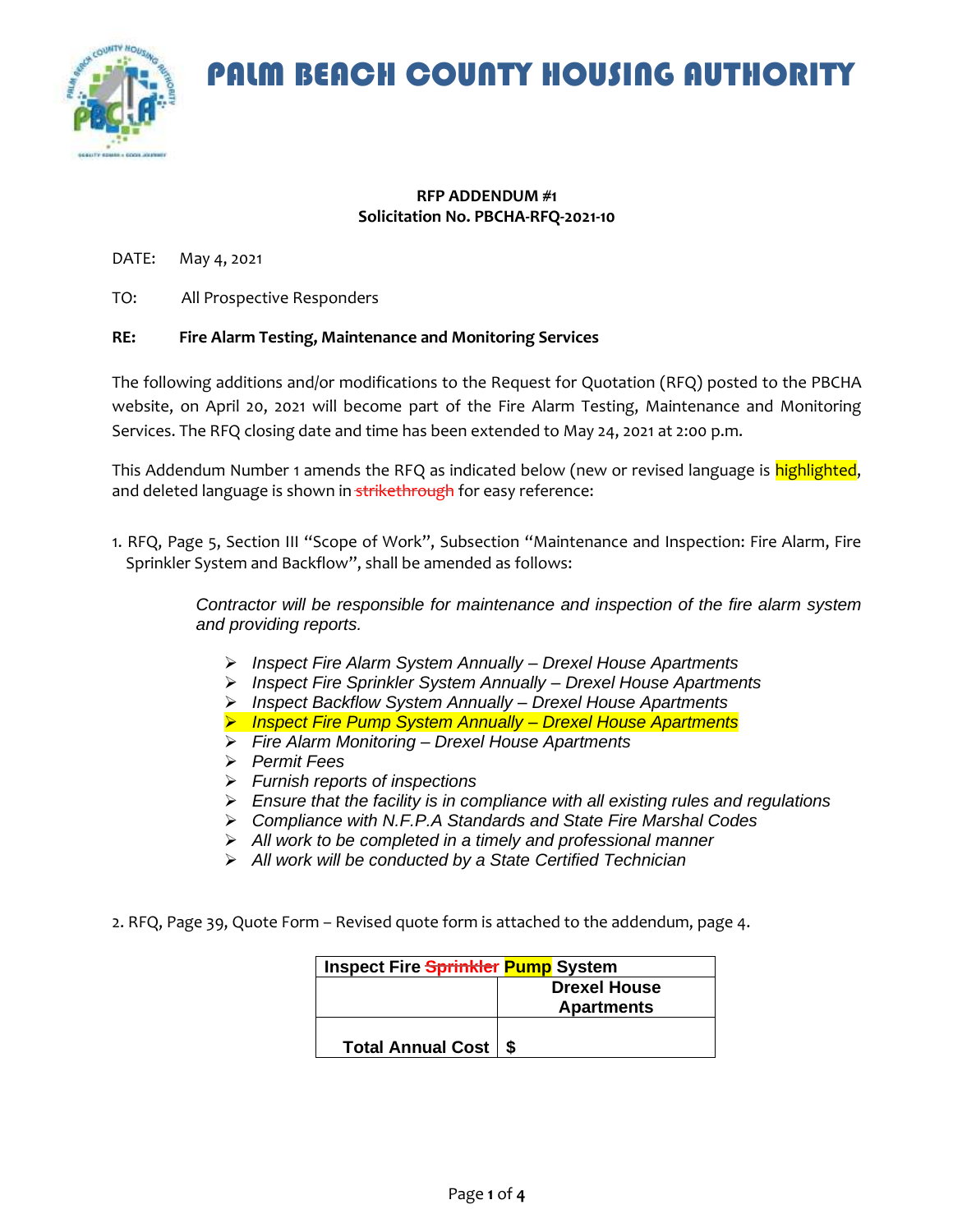The remaining portions of this Request for Quotation for Fire Alarm Testing, Maintenance and Monitoring Services remain unchanged.

Sincerely,

LaQuavial Pace Contracts and Procurement Manager

Please complete the attached acknowledgment and include with your proposal.

ACKNOWLEDGED:

For:\_\_\_\_\_\_\_\_\_\_\_\_\_\_\_\_\_\_\_\_\_\_\_\_\_\_\_\_\_\_\_\_\_\_\_\_\_\_\_\_\_\_\_\_\_\_\_

(Company Name)

By:\_\_\_\_\_\_\_\_\_\_\_\_\_\_\_\_\_\_\_\_\_\_\_\_\_\_\_\_\_\_\_\_\_\_\_\_\_\_\_\_\_\_\_\_\_\_\_\_

Date:\_\_\_\_\_\_\_\_\_\_\_\_\_\_\_\_\_\_\_\_\_\_\_\_\_\_\_\_\_\_\_\_\_\_\_\_\_\_\_\_\_\_\_\_\_\_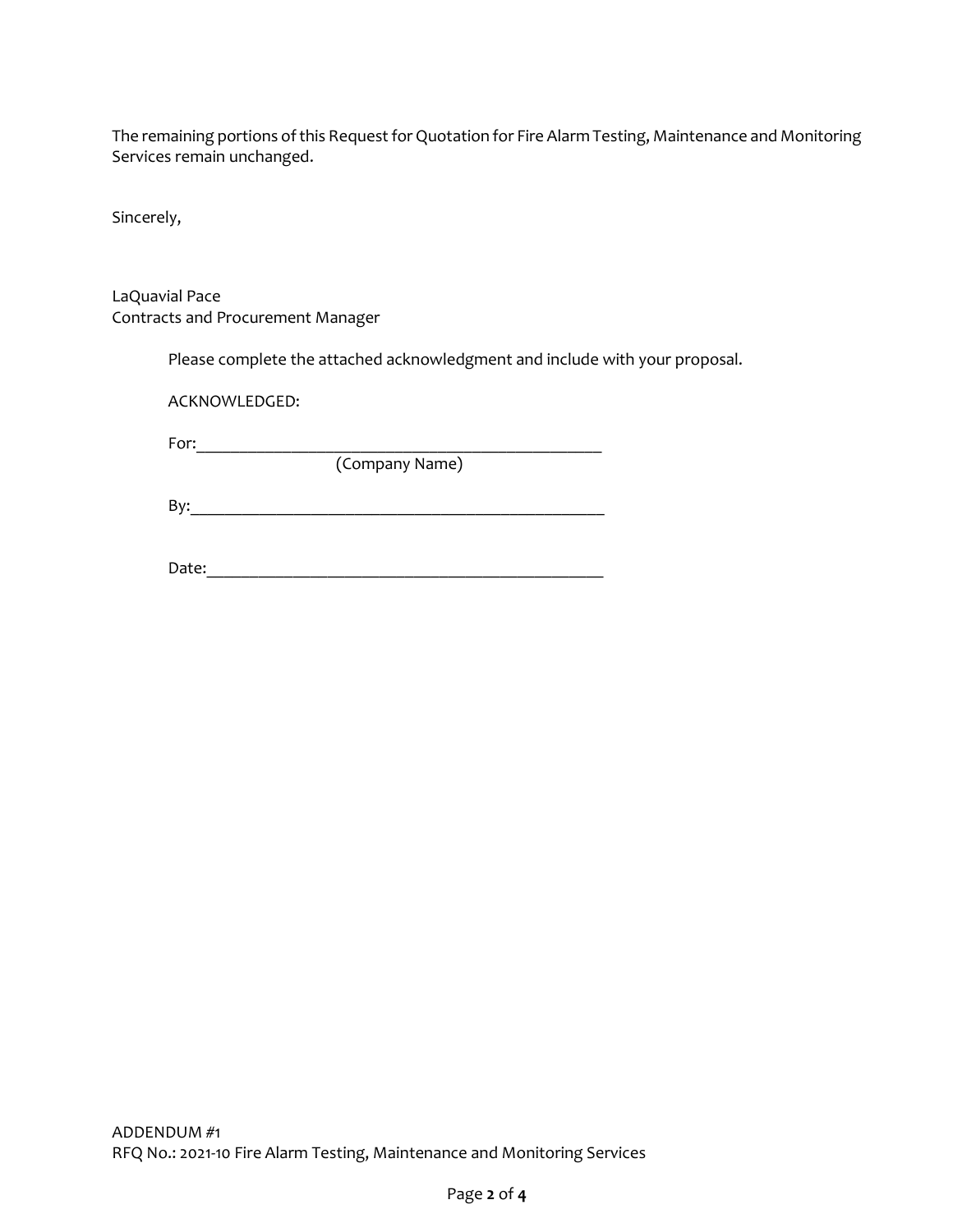# **QUESTIONS AND ANSWERS**

Q1. The BID mentions Fire, Sprinklers and Backflows. It doesn't mention the fire pump. Is that to be included in the BID?

A1. Yes, the fire pump is part of this bid request.

Q2. If the fire pump is to be included how and where do I include the cost?

A2. Yes, revised quote form is attached to this addendum.